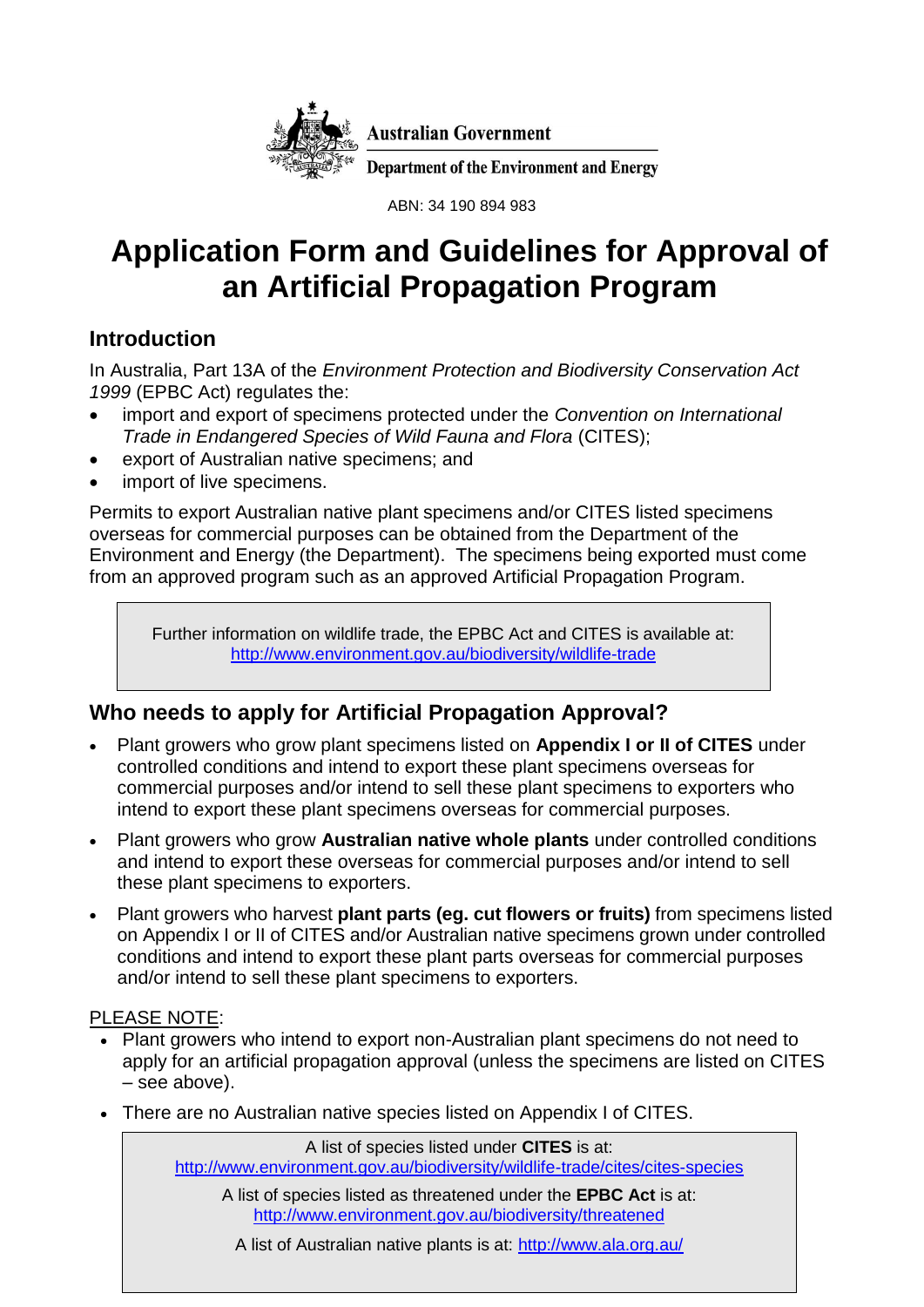### **Figure 1: Summary of when Artificial Propagation (AP) Approval is required from the Department**

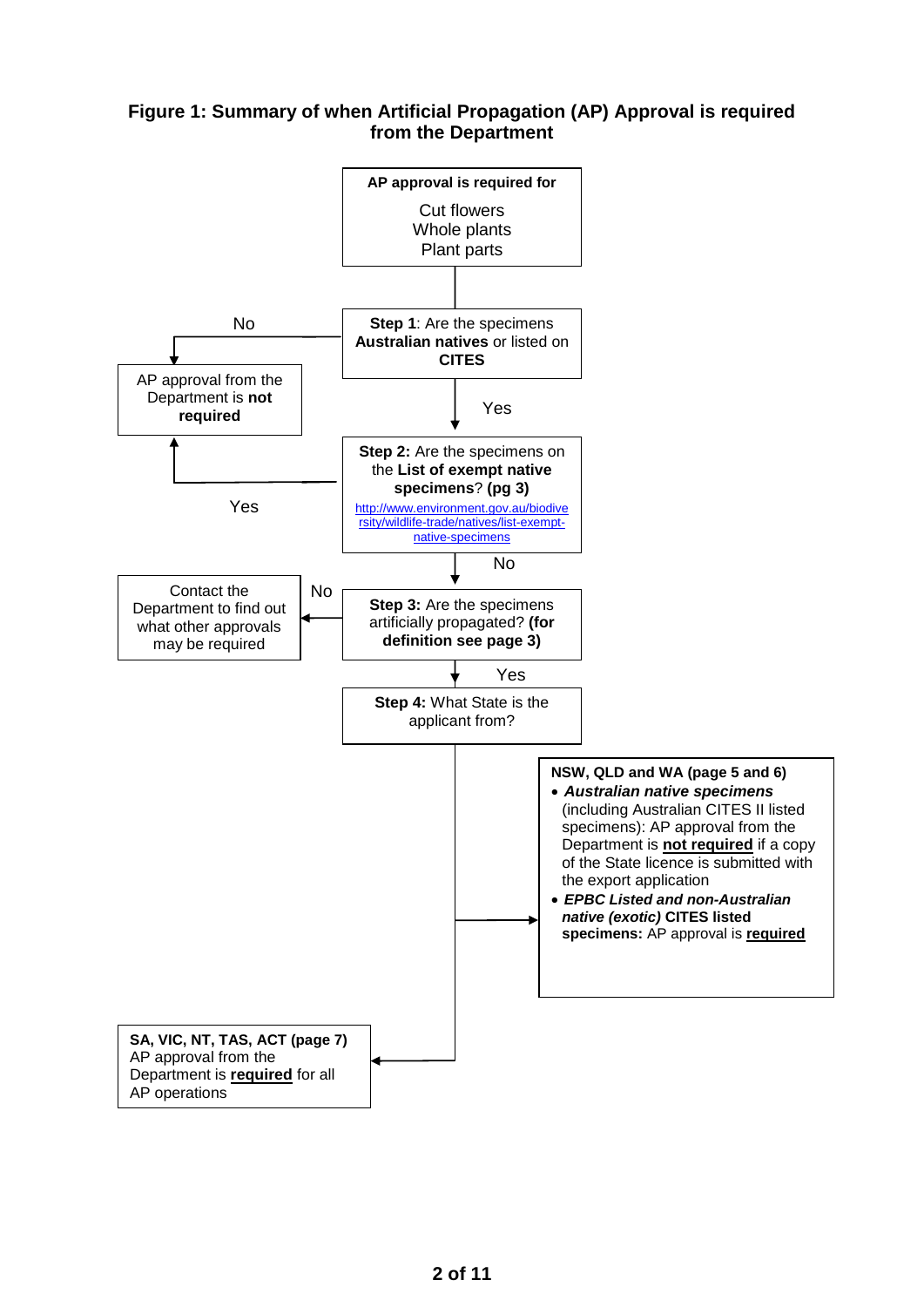### **REFER TO FIGURE 1**

**Please contact the Department for assistance if you are unsure about the requirements.** 

# **Step 1: Are the plant specimens Australian natives or CITES listed**

Artificial propagation approval and export permits from the Department are only required for **Australian native plant** specimens or specimens listed on Appendix I and II of **CITES**.

# **Step 2: Native Specimen Exemptions**

A number of Australian native plant specimens **do not require** export permits from the Department and growers of these specimens do not need to apply for an Artificial Propagation Program. A full list of exempt native specimens is available at: [http://www.environment.gov.au/biodiversity/wildlife-trade/natives/list-exempt-native](http://www.environment.gov.au/biodiversity/wildlife-trade/natives/list-exempt-native-specimens)[specimens](http://www.environment.gov.au/biodiversity/wildlife-trade/natives/list-exempt-native-specimens)

The 'List of exempt native specimens' also includes miscellaneous exemptions for some plant specimens, such as:

- Bark, wood, timber, woodchips:
- Seed from all native specimens except for 19 species (see list);
- Plants granted protection under the Plant Breeders Rights Act 1994 [\(http://pbr.ipaustralia.plantbreeders.gov.au/\)](http://pbr.ipaustralia.plantbreeders.gov.au/), except for species that are listed as threatened under the EPBC Act.
- Artificially propagated hybrids of one or more Australian native species where the parental plants do not naturally hybridise; and
- A commercial cultivar that does not occur in the wild.

# **Step 3: What are Artificially Propagated Plants?**

The term 'artificial propagation' is used as a general term and can include activities that may also be described as cultivation, growing etc. Under the EPBC Act, artificially propagated plants are plants that are:

- **•** arown under *controlled conditions*; and
- grown from seeds, cuttings, divisions, callus tissues or other plant tissues, spores or other propagules that are exempt or have been derived from *cultivated parental stock*.

*Controlled conditions* refers to a non-natural environment that is intensively manipulated by human intervention for the purpose of plant production. General characteristics of controlled conditions may include fertilisation, weed and pest control, irrigation, or nursery operations such as potting, bedding or protection from weather.

*Cultivated parental stock* refers to a group of plants grown under *controlled conditions* that are used for reproduction, which must have been established in accordance with the provisions of CITES and relevant national laws and in a manner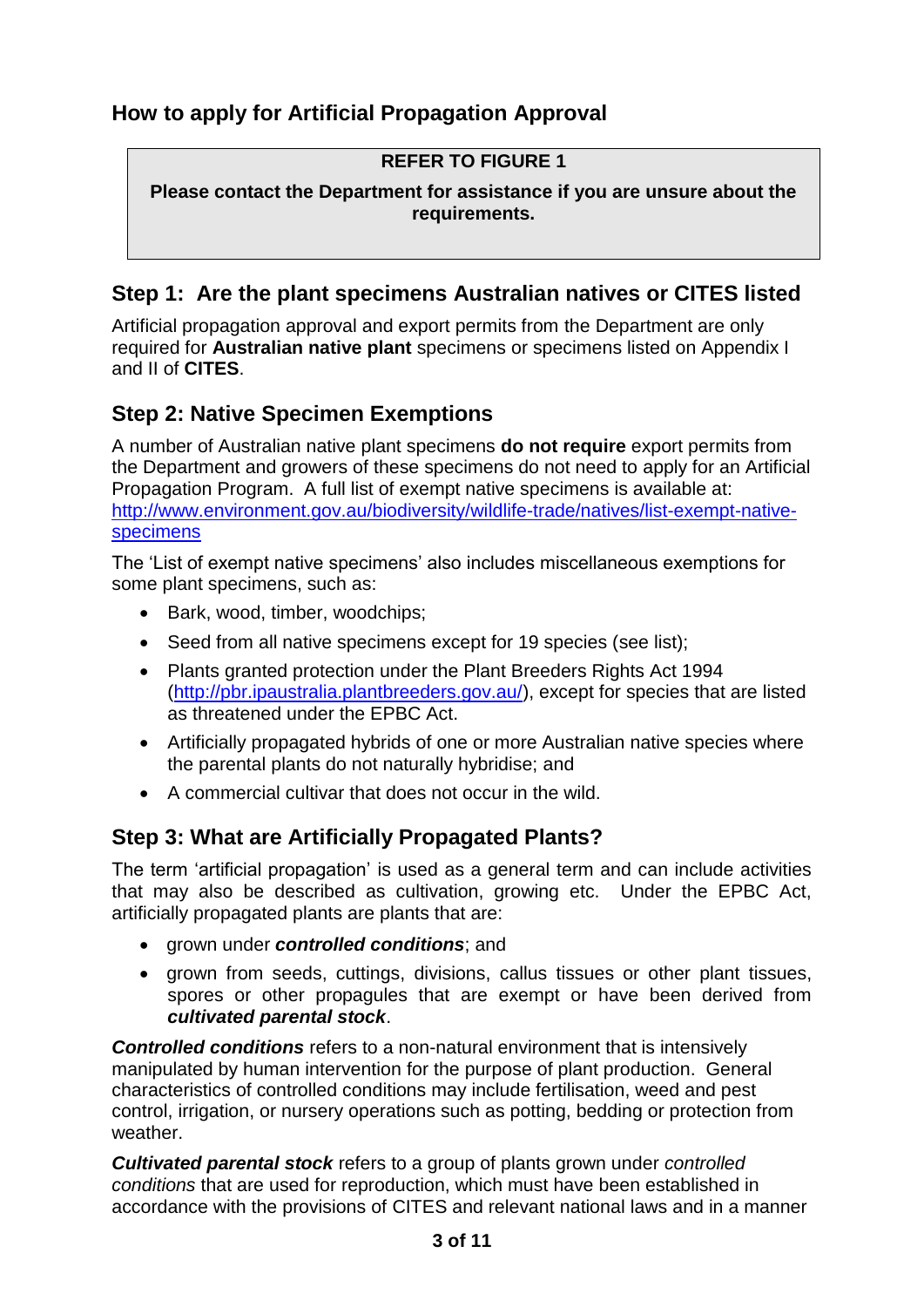not detrimental to the survival of the species in the wild, and maintained in sufficient quantities for propagation so as to minimise or eliminate the need for augmentation from the wild. A plant specimen collected from the wild and brought into a nursery is not considered artificially propagated.

PLEASE NOTE: For slow-maturing plants, that is, if a plant specimen takes a long time to reach reproductive age (eg some cycad species), an exemption may apply so that specimens grown from wild collected seeds or spores will be classified as artificially propagated. Please contact the Department for further information. Figure 2 illustrates what kind of plants the Department considers are 'Artificially Propagated'.



**Figure 2: Plants that are 'Artificially Propagated'**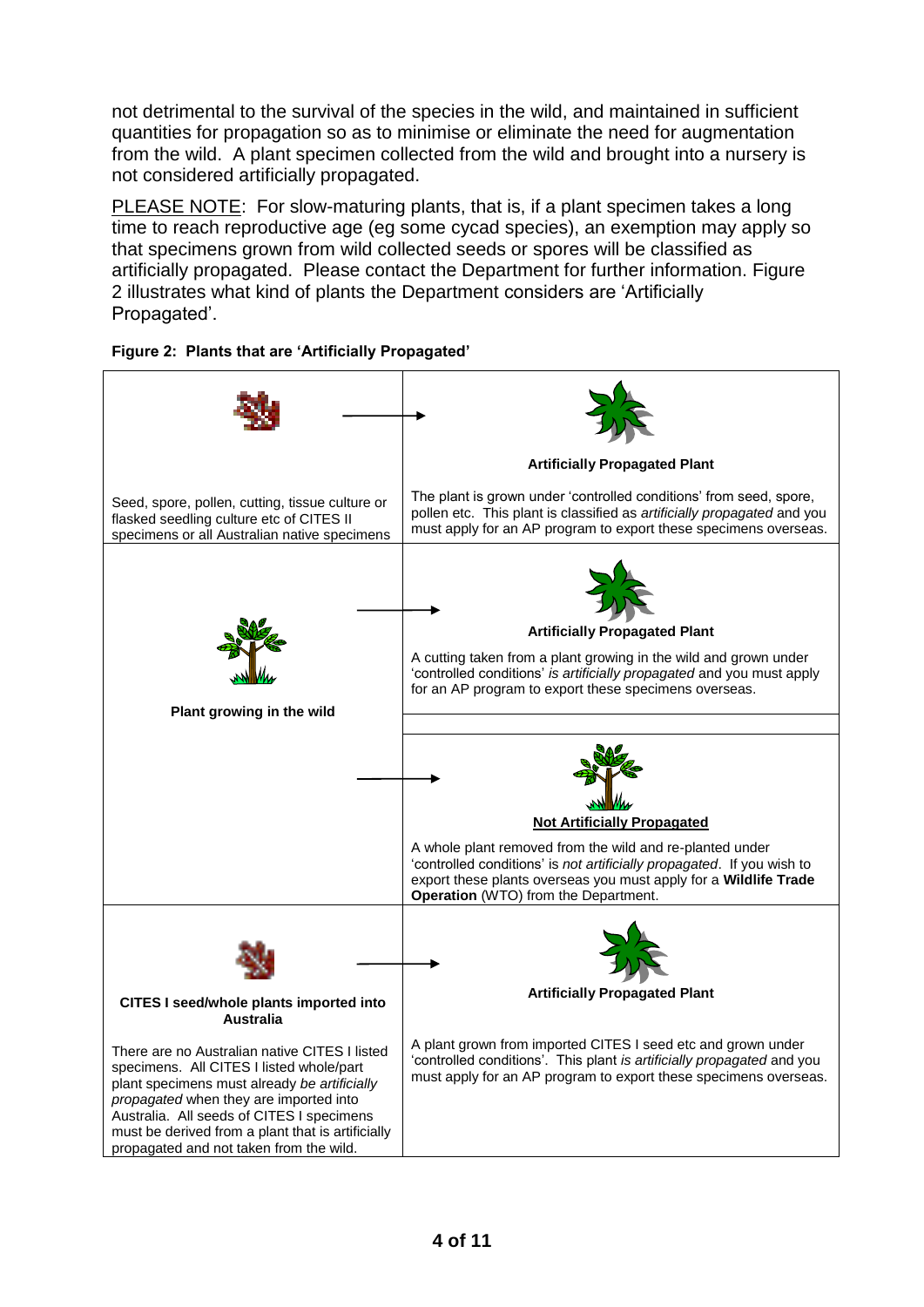# **Step 4: State Wildlife Trade Management Plans**

All exports of plant specimens for commercial purposes require an export permit from the Department. However, it may not be necessary for individual plant growers to have their artificial propagation program approved by the Department if the State or Territory in which they operate has had its artificial propagation licensing regime included in a Wildlife Trade Management Plan approved under the EPBC Act. Where this is the case, the exporter must provide copies of the relevant State or Territory licence when applying for an export permit. Below is an outline of the artificial propagation approval requirements for each State.

### *Queensland*

- The propagation/cultivation in QLD of non-Australian native (exotic) specimens listed on Appendix I and II of CITES **do require** approval from the Department as an artificial propagation program.
- The propagation/cultivation in QLD of EPBC listed threatened species also **requires** approval from the Department as an artificial propagation program.
- Artificial propagation approval is **not required** from the Department for the propagation/cultivation of non-threatened Australian native specimens (including Australian CITES II listed specimens) provided the operation has a relevant QLD State licence if needed (licences are required for plants categorised in Queensland as threatened or special least concern. Further information on the plan can be found here:

[http://www.environment.gov.au/biodiversity/wildlife](http://www.environment.gov.au/biodiversity/wildlife-trade/publications/management-plan-protected-plants-queensland-2014-19)[trade/publications/management-plan-protected-plants-queensland-2014-19\)](http://www.environment.gov.au/biodiversity/wildlife-trade/publications/management-plan-protected-plants-queensland-2014-19).

This licence is the 'Protected Plant growing licence' issued by the Queensland Government and must be provided with export permit applications. The Department will recognise these documents as evidence of artificial propagation of Australian native specimens.

Please contact the **Department of Environment and Heritage Protection** for information on QLD State licences: GPO Box 2454 Brisbane QLD 4001 Phone: 1300 130 372 <https://www.ehp.qld.gov.au/>

### *Western Australia*

- The propagation/cultivation of Australian native specimens that are listed as threatened under the EPBC Act, or non-Australian native (exotic) specimens listed on Appendix I and II of CITES **do require** approval from the Department as an artificial propagation program.
- Artificial propagation approval is **not required** for the propagation/cultivation of Australian native specimens and Australian CITES II listed specimens in WA (except for EPBC-listed threatened species and non-Australian native (exotic) CITES listed specimens), provided the operation has a relevant WA State licence.

In WA, the relevant licences are the 'Commercial Producer's/ Nurseryman's Licence' issued by the WA Department Biodiversity Conservation and Attractions (DBCA). A copy of a relevant WA State licence needs to be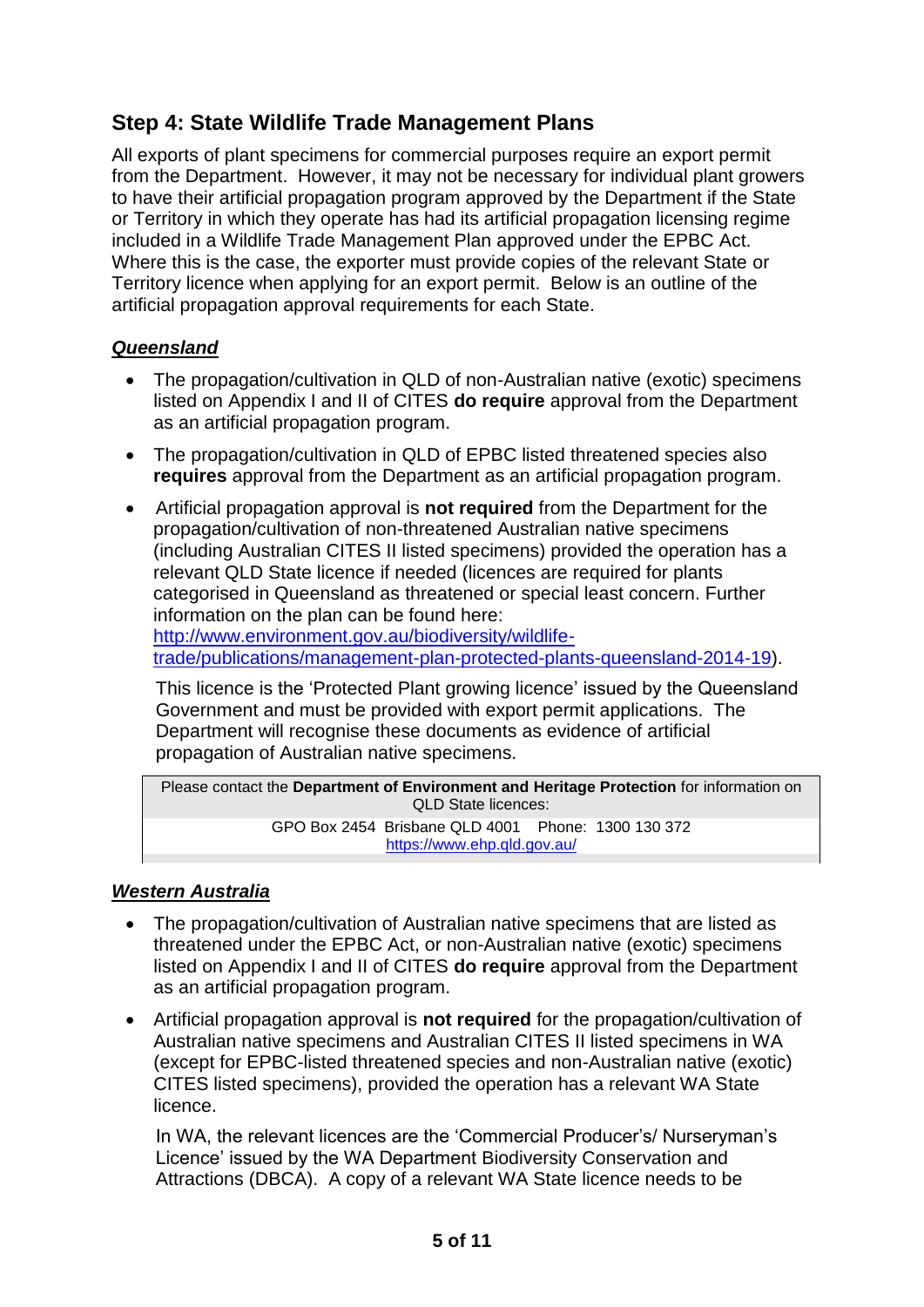provided with export permit applications. The Department will recognise these documents as evidence of artificial propagation of Australian native specimens.

Please contact the **Department of Biodiversity, Conservation and Attractions** for information on WA State licences:

Locked Bag 104 Bentley Delivery Centre WA 6983

Phone 08 9219 9000 <https://www.dpaw.wa.gov.au/>

### *New South Wales*

- Artificial propagation approval is **not required** for operations that cultivate non threatened Australian native specimens and Australian CITES II listed specimens in NSW for the cut flower industry and the whole plant industry provided they can supply a copy of the 'Grower Licence' issued by the NSW Office of Environment and Heritage with their export permit application.
- The propagation/cultivation in NSW of non-Australian native (exotic) specimens listed on Appendix I and II of CITES **do require** approval from the Department as an artificial propagation program.
- The propagation/cultivation in NSW of EPBC listed threatened species also **requires** approval from the Department as an artificial propagation program.

Please contact the **NSW Office of Environment and Heritage** for information on NSW State licences:

PO Box A290 Sydney South NSW 1232 Phone: 02 9995 5000 <http://www.environment.nsw.gov.au/wildlifelicences/CommercialUseOfNativePlants.htm>

### *SA, VIC, NT, ACT, Tasmania*

 All propagation/cultivation operations of Australian native specimens including specimens listed as threatened under the EPBC Act, or specimens listed on Appendix I and II of CITES **do require** approval from the Department as an artificial propagation program.

# **Step 5: Completing the Application Form**

The 'Application Form' starts on page 9. Please complete the application form, detach it from the guidelines and submit it to the Department.

- Attach all supporting documentation to your application as requests for additional information will result in delays.
- Sign the form as unsigned applications will not be accepted.
- There are severe penalties for knowingly making false or misleading statements in this application.
- A reference to 'AP' in the application form means Artificial Propagation.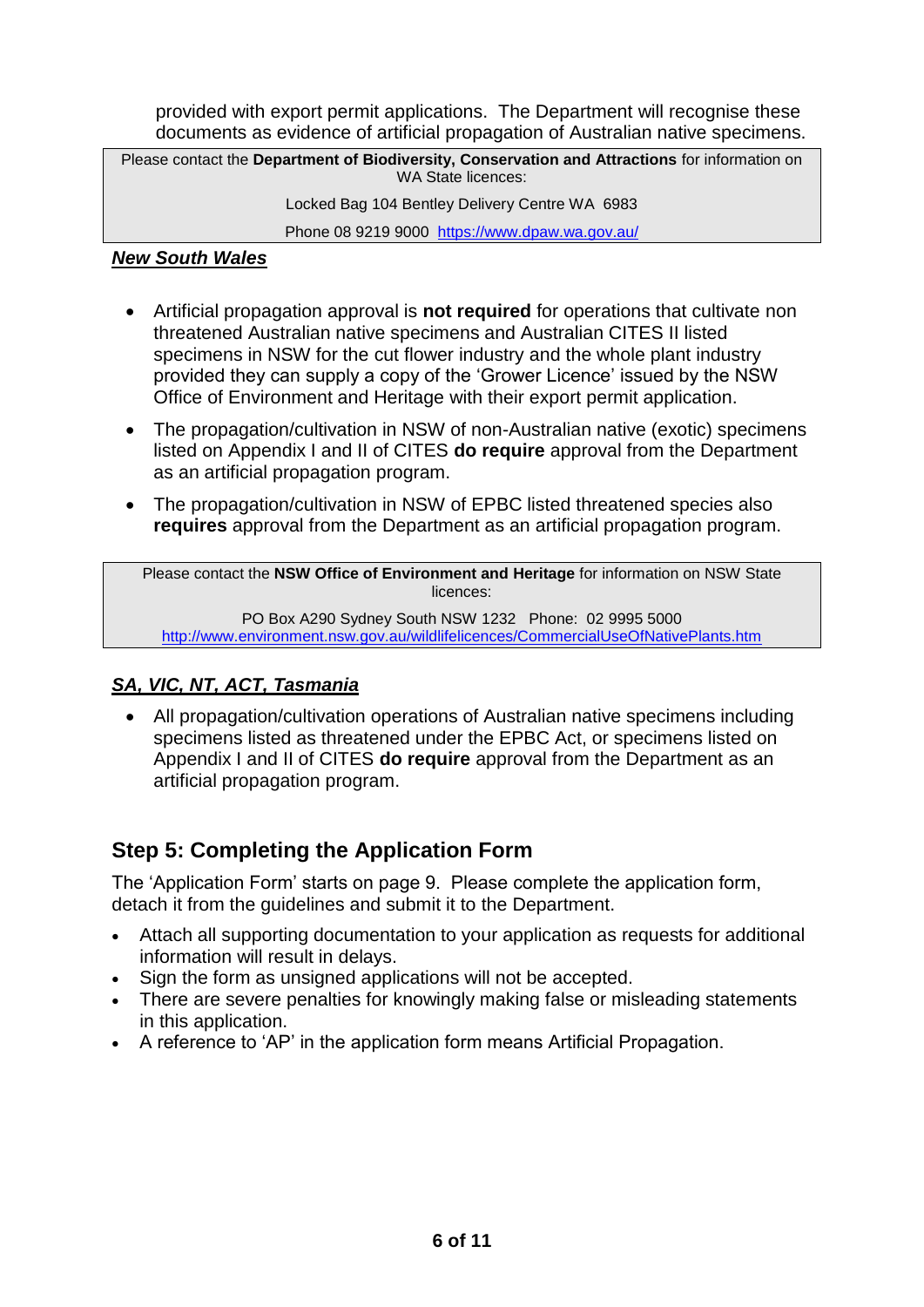# **Assessment of the application**

When the Department receives your artificial propagation application, it will be assessed to ensure it meets the requirements of the EPBC Act. The assessment and approval process usually takes 4-6 weeks from receipt of the application, provided that your application is satisfactory and contains all supporting documentation. If all supporting documentation is not submitted, delays will occur. Please contact the Department to confirm that your application has been received.

Assessment will include a consideration of the following matters contained in regulations 9A.18 and 9A.25 of the Environment Protection and Biodiversity Conservation Regulations 2000:

- Whether the program can reliably produce new plants or, in the case of plant part operations (eg. cut flowers), whether the plant parts or flowers are produced without requiring new stock from the wild.
- Whether the operation has been established and is maintained in a manner not detrimental to the survival of the species in the wild.
- Whether the parental stock is managed in a manner designed to maintain the propagation stock indefinitely.

Applicants will need to attach evidence that they can satisfy these requirements. Once a decision has been made, the applicant will be notified of the outcome. If the decision is to approve the operation, the approval will generally be for a period of 5 years, with renewal subject to a review to establish whether the program is still operational and continues to meet the requirements of the Act.

PLEASE NOTE: Any changes to the operation, including addition of new species, will require approval. Approval may be withdrawn if it is determined that the operation no longer meets the requirements for artificial propagation.

# **Export Permits**

Once your artificial propagation operation has been approved, you or your clients must obtain permits from the Department before any specimens are exported from Australia. Contact Wildlife Trade Regulation at the address below for more information on obtaining permits or visit the Department's website at:

<http://www.environment.gov.au/biodiversity/wildlife-trade/permits> Controls under the EPBC Act are in addition to those exercised under the *Biosecurity Act 2015*. For information about quarantine, contact Biosecurity – on 1800 900 090.

### **For further information on Wildlife Programs and Permits please contact:**

| Wildlife Trade                | Telephone:                                                | $(02)$ 6274 1900 (Option 2) – for programs     |
|-------------------------------|-----------------------------------------------------------|------------------------------------------------|
| Department of the Environment |                                                           | $(02)$ 6274 1900 (Option 1) – for permits      |
| and Energy                    | Email:                                                    | $wta@environment.gov.au - for programs$        |
| GPO BOX 787                   |                                                           | wildlifetrade@environment.gov.au – for permits |
| <b>CANBERRA</b>               | Website:                                                  |                                                |
| ACT 2601                      | http://www.environment.gov.au/biodiversity/wildlife-trade |                                                |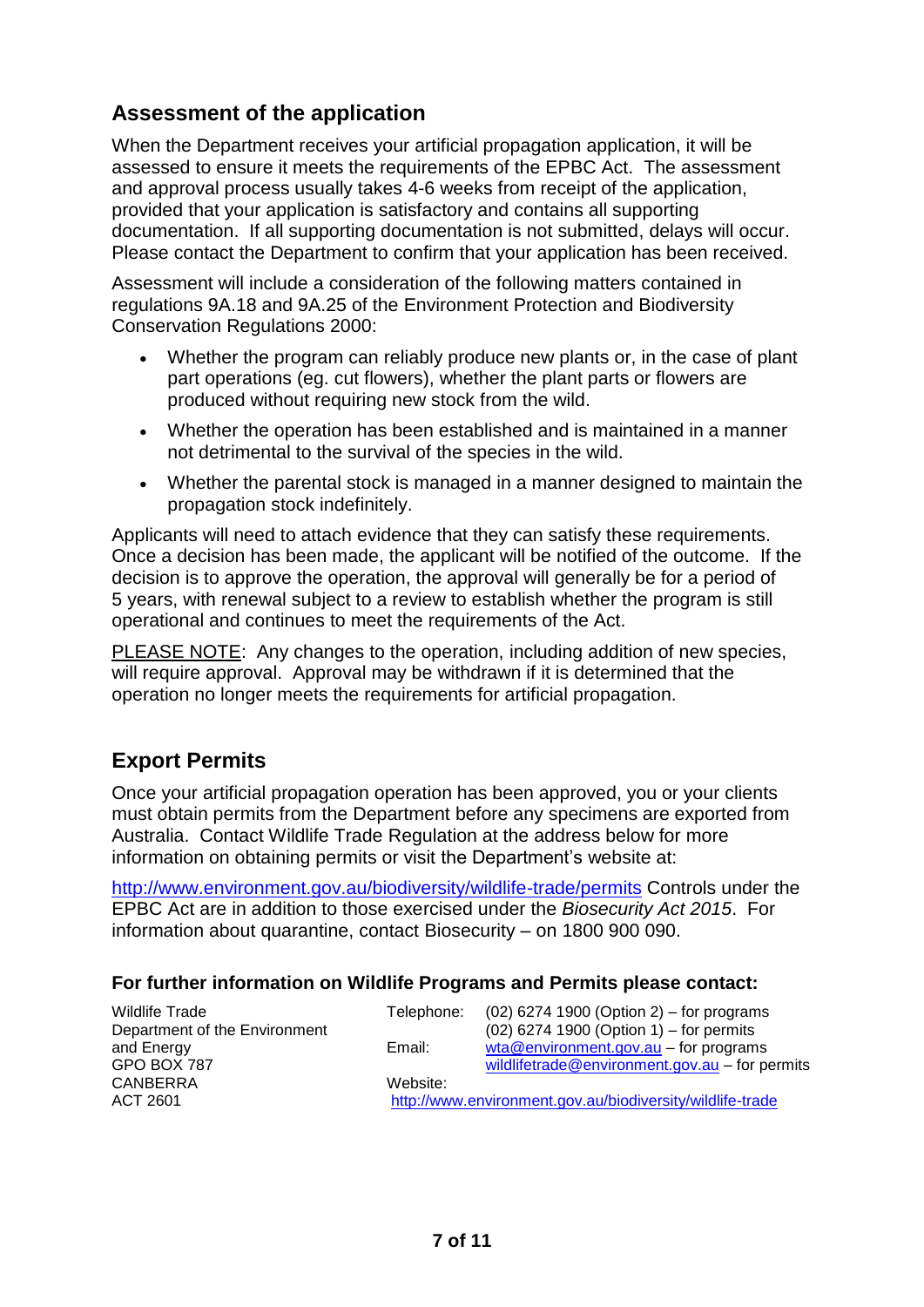

**Australian Government** 

**Department of the Environment and Energy** ABN: 34 190 894 983

# **Application Form for Approval of an Artificial Propagation Program**

### **Applicant Details**

**1.** Name

Mr, Ms, Mrs, etc First (given) name

Family name (Surname)

- **2.** Organisation/trading name (if appropriate) Registered name and ABN
- **3.** Street address

| b            |             |          |  |
|--------------|-------------|----------|--|
|              |             |          |  |
|              | Town/suburb |          |  |
| <b>State</b> |             | Postcode |  |

### **4.** Postal address

| If same as street address, tick here $\Box$ |  |
|---------------------------------------------|--|
|                                             |  |

| Town/suburb  |          |  |  |
|--------------|----------|--|--|
| <b>State</b> | Postcode |  |  |

**5.** Contact details *(include area code)* Telephone number – work / home / mobile

| Fax number |  |  |
|------------|--|--|
|            |  |  |
| Email      |  |  |
|            |  |  |

#### **Program Details**

- **6.** Is this a renewal of, or an amendment to, an existing approved AP program?
	- $N<sub>0</sub>$   $\Box$



- **7.** Is the artificial propagation program for:
	- Whole Plants



**Plant Parts (eg. Cut Flowers)** 

**8.** Date of establishment of the operation.



**9.** Do you agree to have your company name and AP details on the Department's website:



- **10.**Complete the attached List of Species (page 11 of the application form) including details of the source of the parental stock/original plants eg nursery, grown from cuttings, grown from wild collected seeds.
- **11.**Are any of these species listed on Appendix I of CITES or EPBC listed threatened species:



No **Go to next question**

| ÷ |  |
|---|--|
|   |  |

 $\blacktriangleright$  Attach evidence of the legal acquisition of parental stock

For all CITES I or EPBC listed species, evidence of the legal acquisition of parental stock eg purchase orders, receipts etc must be supplied. Include copies of import/export permits if relevant.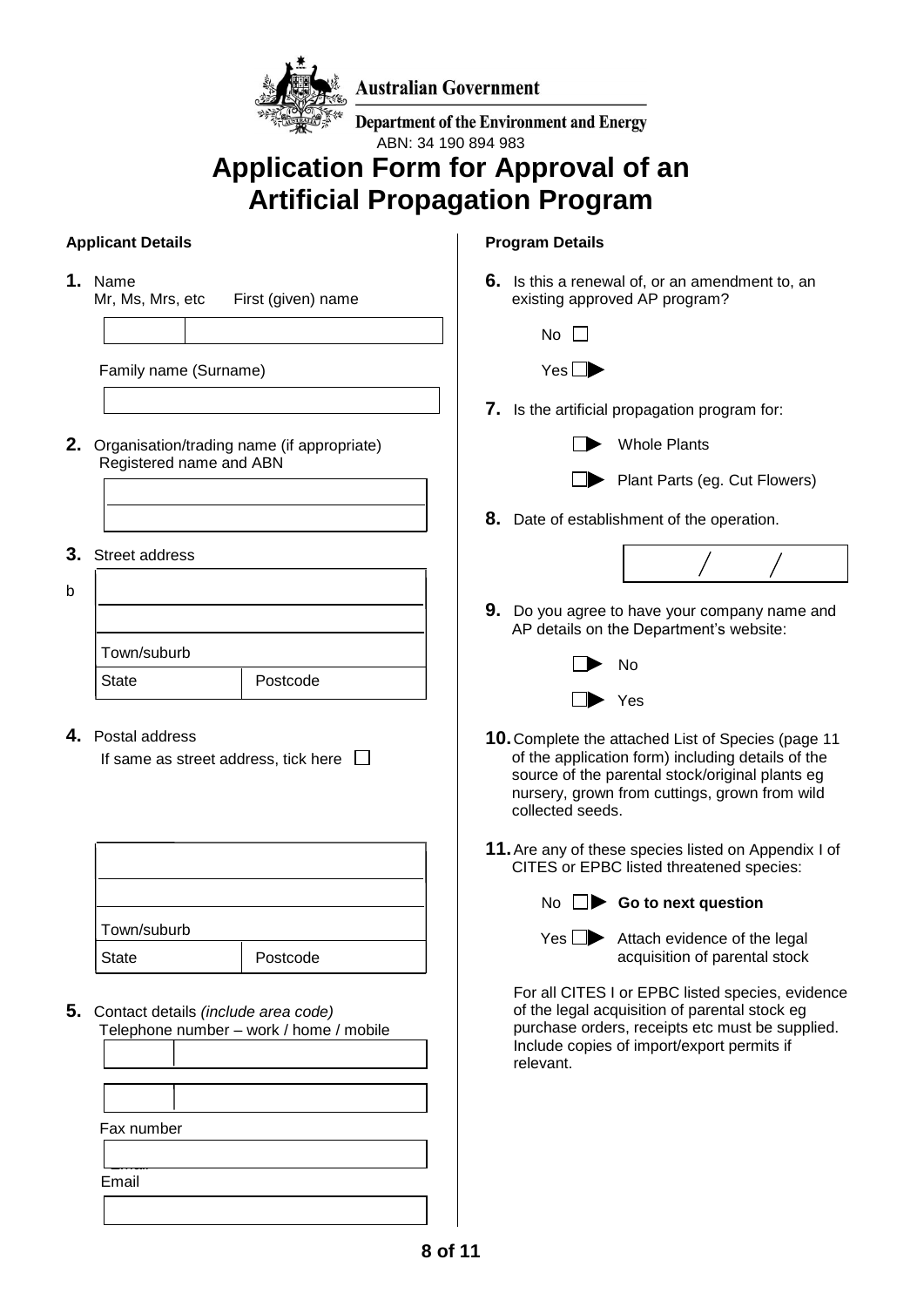If this information is not available then a Statutory Declaration needs to be submitted.

**CITES I specimens**: the Statutory Declaration needs to state that the parental stock was obtained legally from overseas and that the specimens were already artificially propagated when imported into Australia.

**EPBC listed species**: the Statutory Declaration needs to state that the parental stock was obtained legally. If the original parental stock was obtained from the wild, copies of *State/Territory permits* need to be provided.

Please contact the Department for further information on the requirements for a Statutory Declaration.

**12.**Complete the attached:

- **'Details of Propagation Operation'** (page 12 of the application form); or
- **'Details of Plant Part/Cut-flower Operation'**  (page 13 of the application form).

**13.**Tick the items for which you have attached evidence:

| List of species (page 11 of<br>the application form)                                      |  |
|-------------------------------------------------------------------------------------------|--|
| Copies of evidence for legal<br>acquisition of stock (CITES I<br>and EPBC listed species) |  |
| Details of operation<br>(including photographs and<br>diagrams)                           |  |

#### **14.Declaration by Applicant**

I declare that:

- the particulars provided by me in this application (including attachments) are true and correct in every detail.
- I have not been convicted of an offence in the last 10 years and am not subject to any court proceedings for an offence relating to the protection, conservation or management of native species or ecological communities.

Name of applicant or authorised person (if applicant is an organisation)

Signature of applicant or authorised person

#### Date signed by applicant

*Detach this application form from the guidelines and fax, mail or email it with all supporting documents to the following address:*

#### **Postal address:**

The Director Wildlife Trade Assessments Department of the Environment and Energy GPO Box 787 CANBERRA ACT 2601

| Phone:  |  |
|---------|--|
| E-mail: |  |

**Phone:** (02) 6274 1900 (Option 2) **E-mail:** [wta@environment.gov.au](mailto:wildlifetrade@environment.gov.au)

#### **15. Small Businesses**

Please provide an estimate of time taken to complete this form:



#### *Include:*

- $\bullet$  the time actually spent reading the instructions, working on the questions and obtaining the information; and
- the time spent by your employees in collecting and providing this information.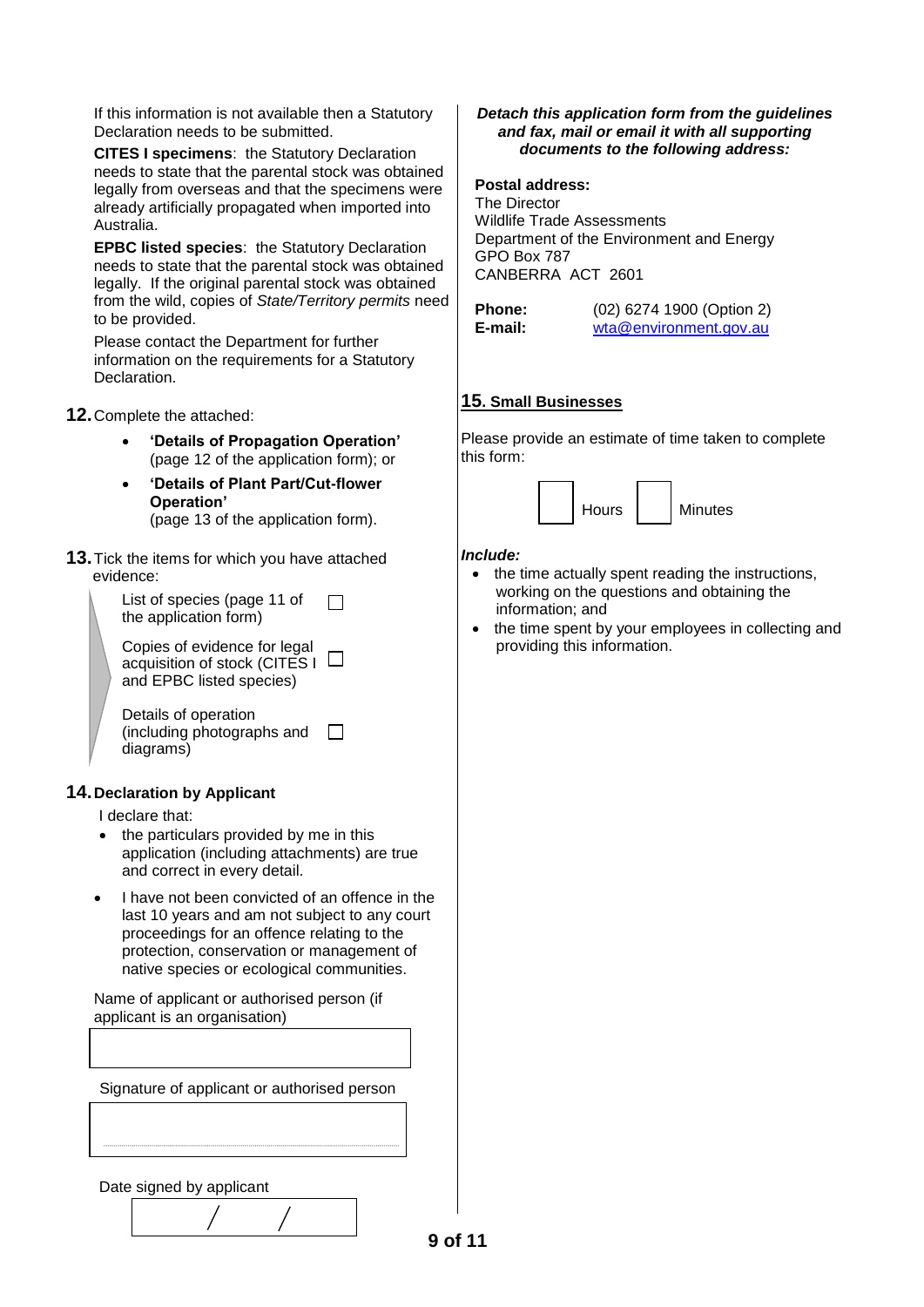#### **Species covered by the program**

- Please give both scientific and common name(s). For example, *Dicksonia antarctica*, Soft tree-fern. Species listed on CITES Appendix I or the EPBC threatened species list must be identified separately by ticking the appropriate box.
- Please provide details of the origin/source of the parental stock (eg nursery provide name, grown from cuttings, grown from wild collected seeds - include details of location).
- Attach evidence of the legal acquisition of parental stock for all CITES I and EPBC listed species, including any State/Territory permits if the parental stock was obtained from the wild.

**PLEASE PRINT** - If more convenient the applicant may attach a list of species in a different format but it must include all required information.

| <b>Scientific Name</b> | <b>Common Name</b> | <b>EPBC</b><br>listed<br>$(\check{y})$ | CITES I<br>listed<br>$(\checkmark)$ | Origin/Source of<br>Stock |
|------------------------|--------------------|----------------------------------------|-------------------------------------|---------------------------|
|                        |                    |                                        |                                     |                           |
|                        |                    |                                        |                                     |                           |
|                        |                    |                                        |                                     |                           |
|                        |                    |                                        |                                     |                           |
|                        |                    |                                        |                                     |                           |
|                        |                    |                                        |                                     |                           |
|                        |                    |                                        |                                     |                           |
|                        |                    |                                        |                                     |                           |
|                        |                    |                                        |                                     |                           |
|                        |                    |                                        |                                     |                           |
|                        |                    |                                        |                                     |                           |
|                        |                    |                                        |                                     |                           |
|                        |                    |                                        |                                     |                           |
|                        |                    |                                        |                                     |                           |
|                        |                    |                                        |                                     |                           |
|                        |                    |                                        |                                     |                           |
|                        |                    |                                        |                                     |                           |
|                        |                    |                                        |                                     |                           |
|                        |                    |                                        |                                     |                           |
|                        |                    |                                        |                                     |                           |
|                        |                    |                                        |                                     |                           |
|                        |                    |                                        |                                     |                           |
|                        |                    |                                        |                                     |                           |
|                        |                    |                                        |                                     |                           |
|                        |                    |                                        |                                     |                           |
|                        |                    |                                        |                                     |                           |